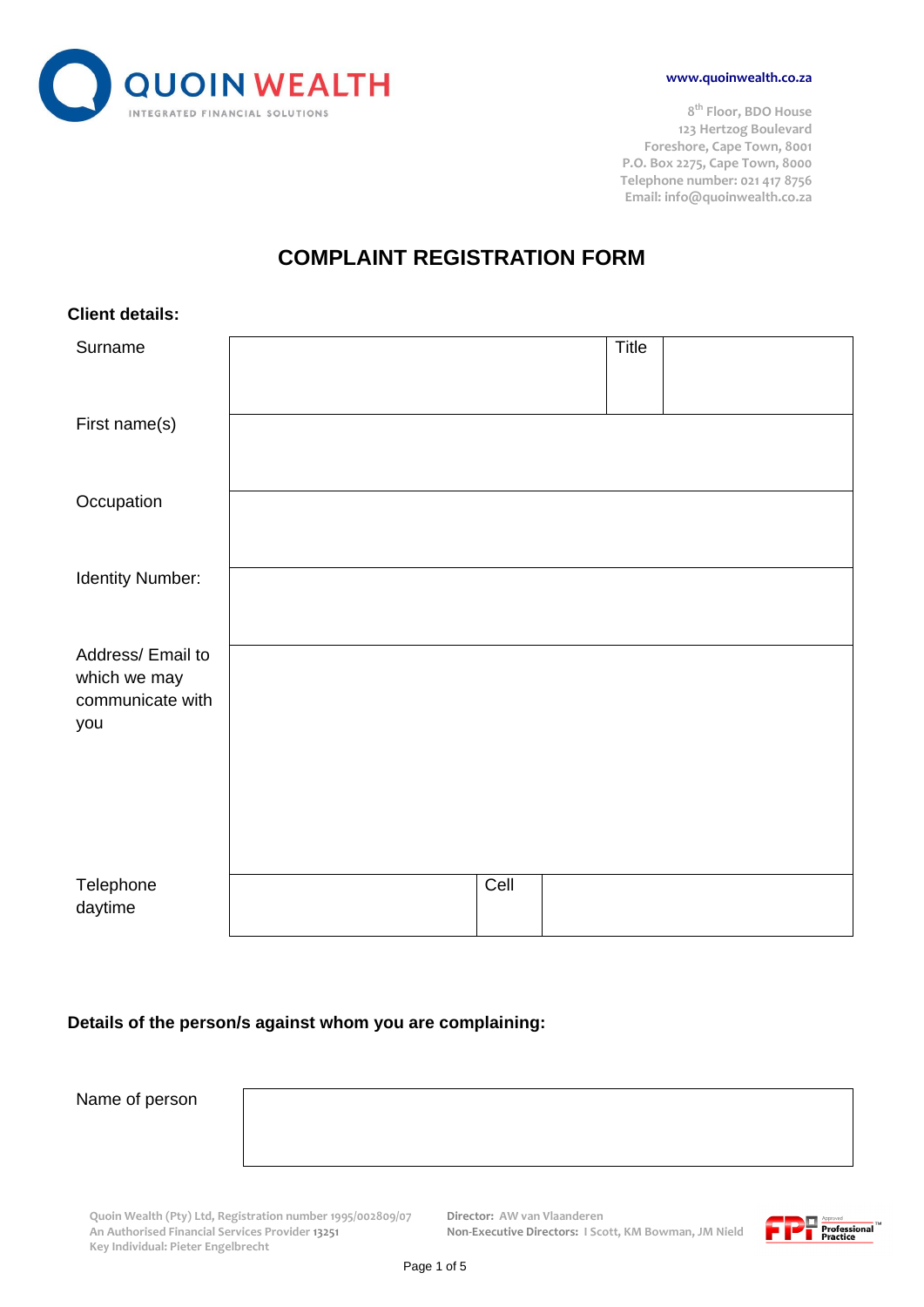

**8 th Floor, BDO House 123 Hertzog Boulevard Foreshore, Cape Town, 8001 P.O. Box 2275, Cape Town, 8000 Telephone number: 021 417 8756 Email: info@quoinwealth.co.za**

| Position/ role      |  |  |
|---------------------|--|--|
|                     |  |  |
| e.g. Advisor/ Admin |  |  |
|                     |  |  |

## **Details about the product or service you are complaining:**

**Non-Executive Directors: I Scott, KM Bowman, JM Nield** 

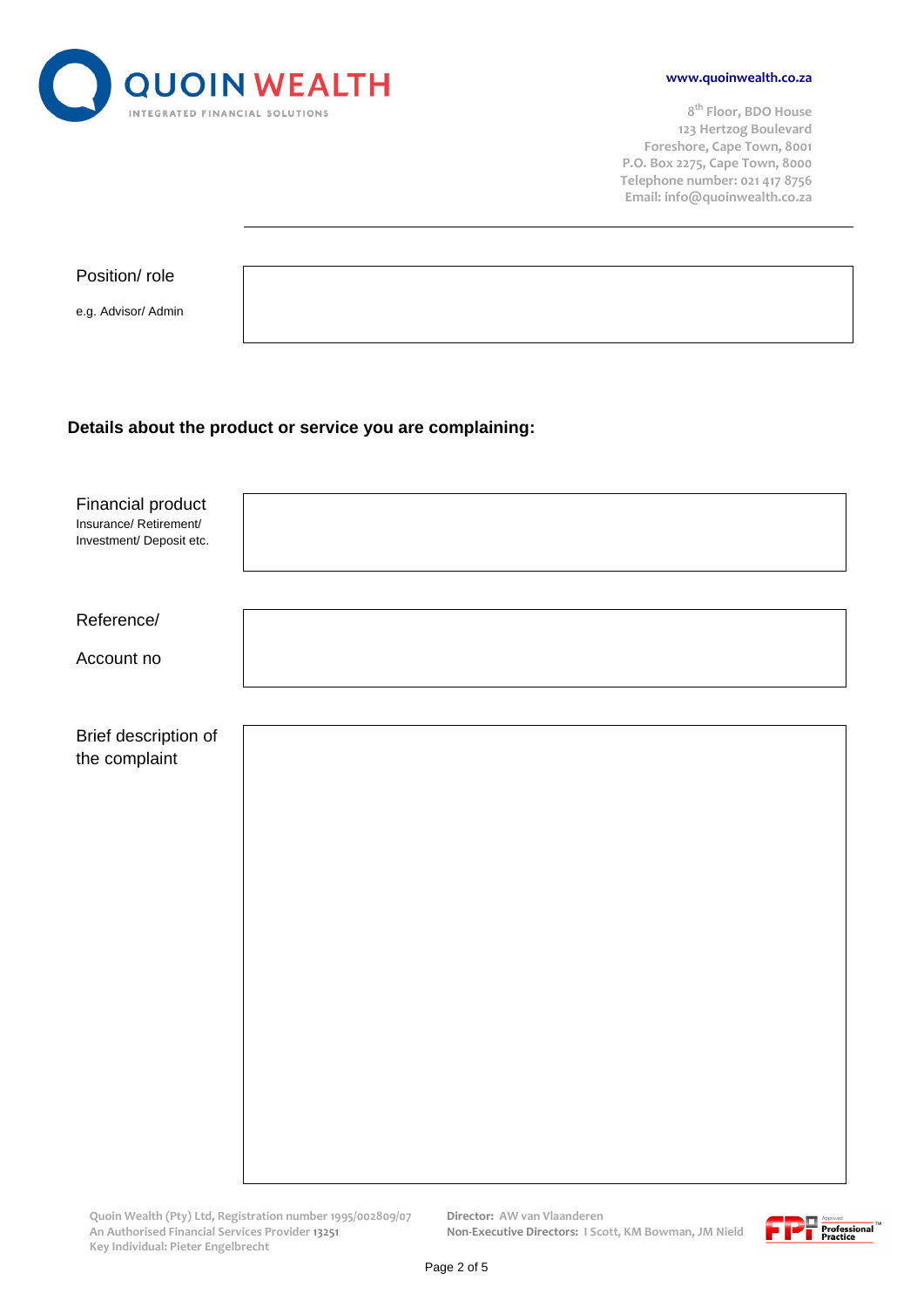

**8 th Floor, BDO House 123 Hertzog Boulevard Foreshore, Cape Town, 8001 P.O. Box 2275, Cape Town, 8000 Telephone number: 021 417 8756 Email: info@quoinwealth.co.za**

| When did you first<br>realise the problem                                                                                                            |  |
|------------------------------------------------------------------------------------------------------------------------------------------------------|--|
| Did you complain                                                                                                                                     |  |
| before? Give date<br>and person                                                                                                                      |  |
|                                                                                                                                                      |  |
| Provide full details<br>about the complaint                                                                                                          |  |
| or attach a letter<br>providing the                                                                                                                  |  |
| following:                                                                                                                                           |  |
| List in date order the phone<br>calls meetings, or letters you<br>have received or exchanged<br>with the person against<br>whom you are complaining. |  |
|                                                                                                                                                      |  |
|                                                                                                                                                      |  |
|                                                                                                                                                      |  |
|                                                                                                                                                      |  |
|                                                                                                                                                      |  |
|                                                                                                                                                      |  |
|                                                                                                                                                      |  |
|                                                                                                                                                      |  |

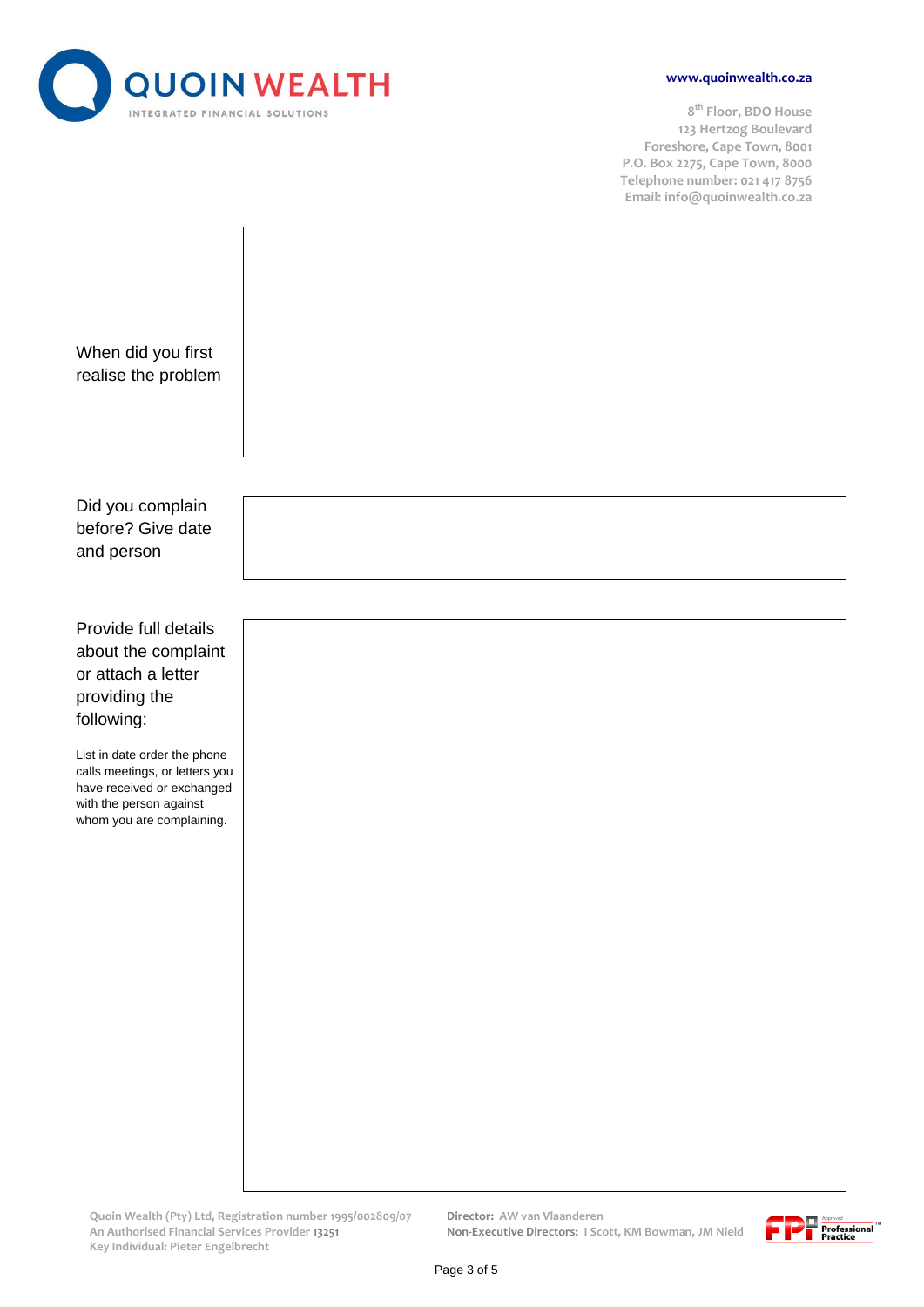

**8 th Floor, BDO House 123 Hertzog Boulevard Foreshore, Cape Town, 8001 P.O. Box 2275, Cape Town, 8000 Telephone number: 021 417 8756 Email: info@quoinwealth.co.za**

# Reference of documents attached

e.g. Annexures A, B etc. with descriptions

> **Quoin Wealth (Pty) Ltd, Registration number 1995/002809/07 Director: AW van Vlaanderen Key Individual: Pieter Engelbrecht**

**Non-Executive Directors: I Scott, KM Bowman, JM Nield**